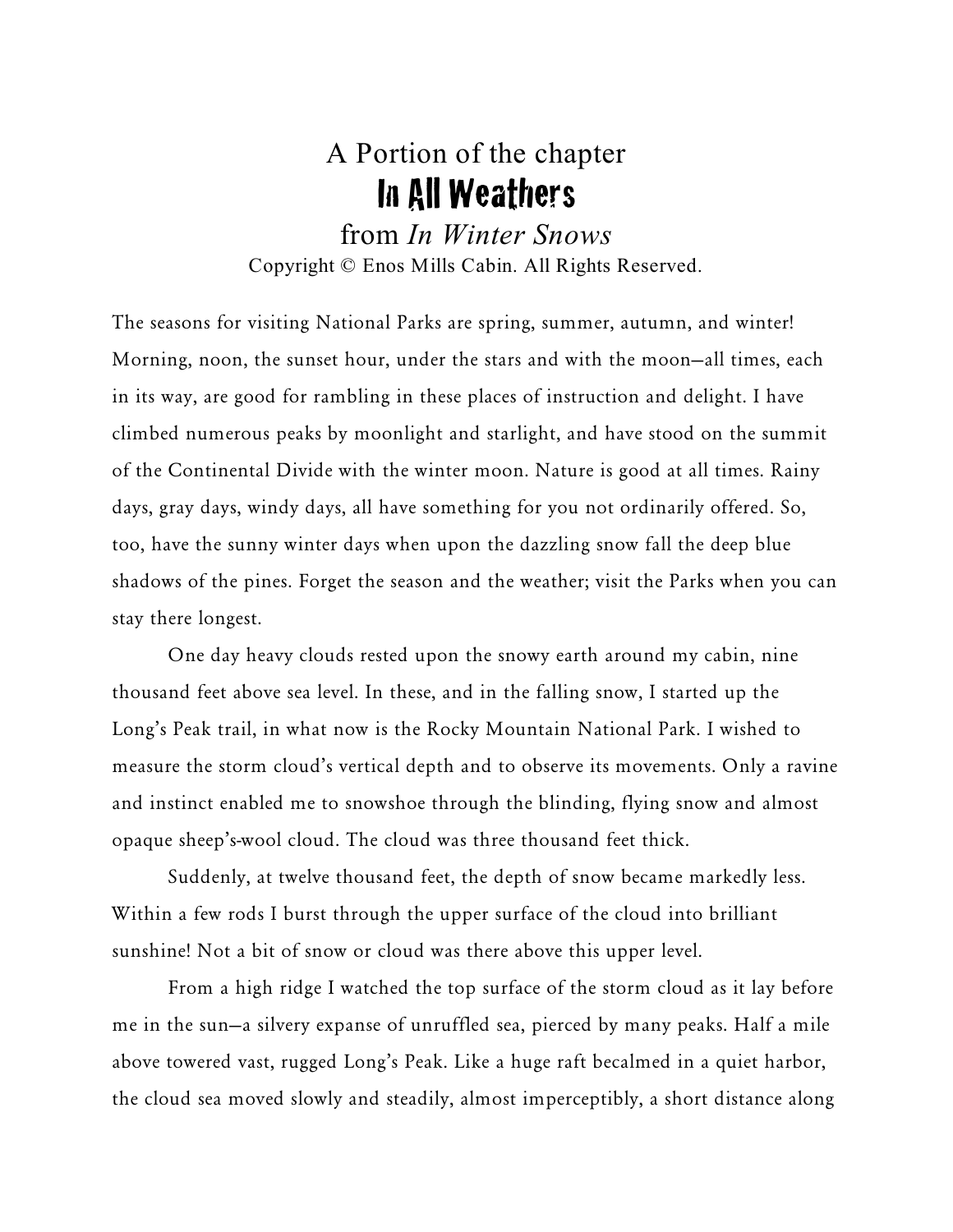the mountains; then, as if anchored in the center, it swung in easy rotation a few degrees, hesitated, and slowly drifted back. Occasionally it sank, very slowly, several hundred feet, only to rise easily to its original level.

With wonder I long watched this beautiful sunny spectacle, finding it hard to realize that a blinding snow was falling beneath it. Later I learned that this snowfall was thirty inches deep over several hundred thousand square miles; but it fell only below the altitude of twelve thousand feet and not on the high peaks.

Mountaintops have more sunshine and fewer storms than the lowlands. The middle slopes of a peak regularly receive heavier falls of rain and snow than does the summit.

The rugged mountains in all Parks are wonderful in the snow. Snowshoe excursions, climbs, skiing—all the sports of winter—may be enjoyed in these magnificent wilds. Mountains in winter hold splendid decorations—sketches of black and white, ice architecture, rare groups that form a wondrous winter exhibition. Forests, canyons, meadows, plateaus and peaks, where hills of snow and gigantic snow canyons form dazzling structures and new topography, are marvelous exhibitions. The thousand and one decorations of frost and snow flowers are treasures found only under the winter sky.

During a high wind one winter, as I fought my way up Long's Peak, above timberline I was pelted with gravel and sand till the blood was drawn. The milling air currents simply played with me as they swept down from the heights. I was knocked down repeatedly, blown into the air, and then dropped heavily, or rolled about like some giant's toy as I lay resting in the lee of a crag. Standing erect was usually impossible and at all times dangerous. Advancing was akin to swimming a whirlpool. At last I reached the buzzing cups of an air meter I had previously placed in Granite Pass, twelve thousand feet above sea level. This instrument was registering the awful wind speed of one hundred and sixty-five miles an hour! It flew to pieces later during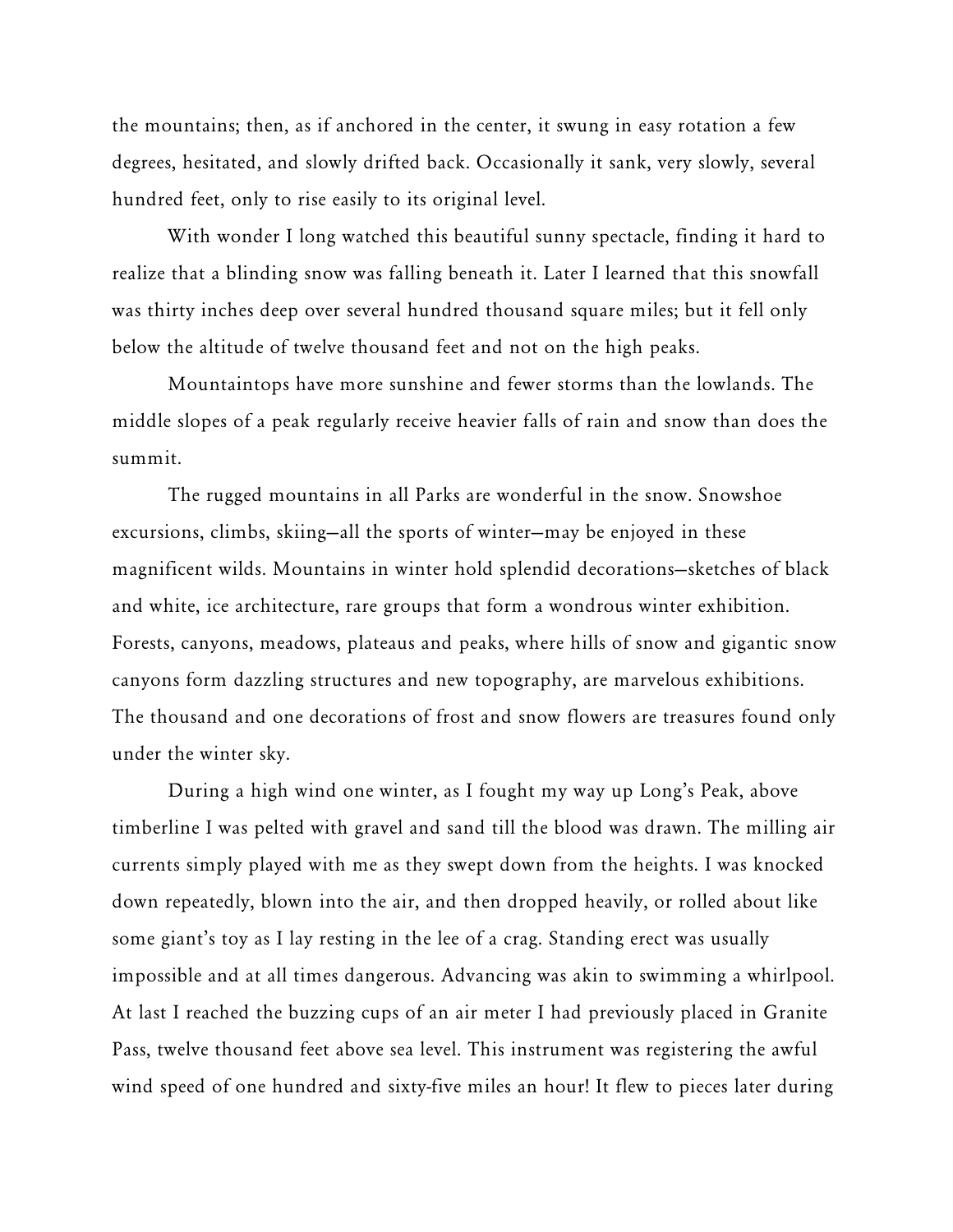a swifter spurt.

Although I intended going no farther, the wild and eloquent elements lured me to keep on to the summit of the peak, nearly three thousand feet higher. All my strength and climbing knowledge were necessary to prevent me from being blown into space. Gaining each new height was a battle. Forward and upward I simply wrested my way with an invisible, tireless contestant who seemed bent on breaking my bones or hurling me into unbanistered space.

In one rocky gully the uprising winds became so irresistible that I had to reverse ends and proceed with feet out ahead as bracers and hands following as anchors. There was no climbing from here on: the blast dragged, pulled, and floated me ever upward to the sunny, wind sheltered Narrows. The last stretch was a steep icy slope with a precipice beneath. Casting in my lot with the up-sweeping wind, I pushed out into it and let go. Sprawling and bumping upward, I had little else to do but guide myself. At last I stood on the top and found it in an easy eddy—almost a calm compared to the roaring conditions below. Far down the range great quantities of snow were being explosively hurled into the air, then thrown into spirals and whirls that trimmed the peak points with gauzy banners and silky pennants, through which the sunlight played splendidly.

Stirring and wild, wonderful scenes are encountered during storms on mountaintops, by the lakeshore, and in canyons. The dangers in such times and places are fewer than in cities. Discomforts? Scarcely. To some persons life must be hardly worth living. If any normal person under fifty cannot enjoy being in a storm in the wilds, he ought to reform at once.

In the intensity and clash of the elements there is a vigorous building environment. The storms furnish energy, inspiration, and resolution. There are no substitutes "just as good," no experiences just as great.

One rainy June day I started up a dim steep trail toward the headwaters of the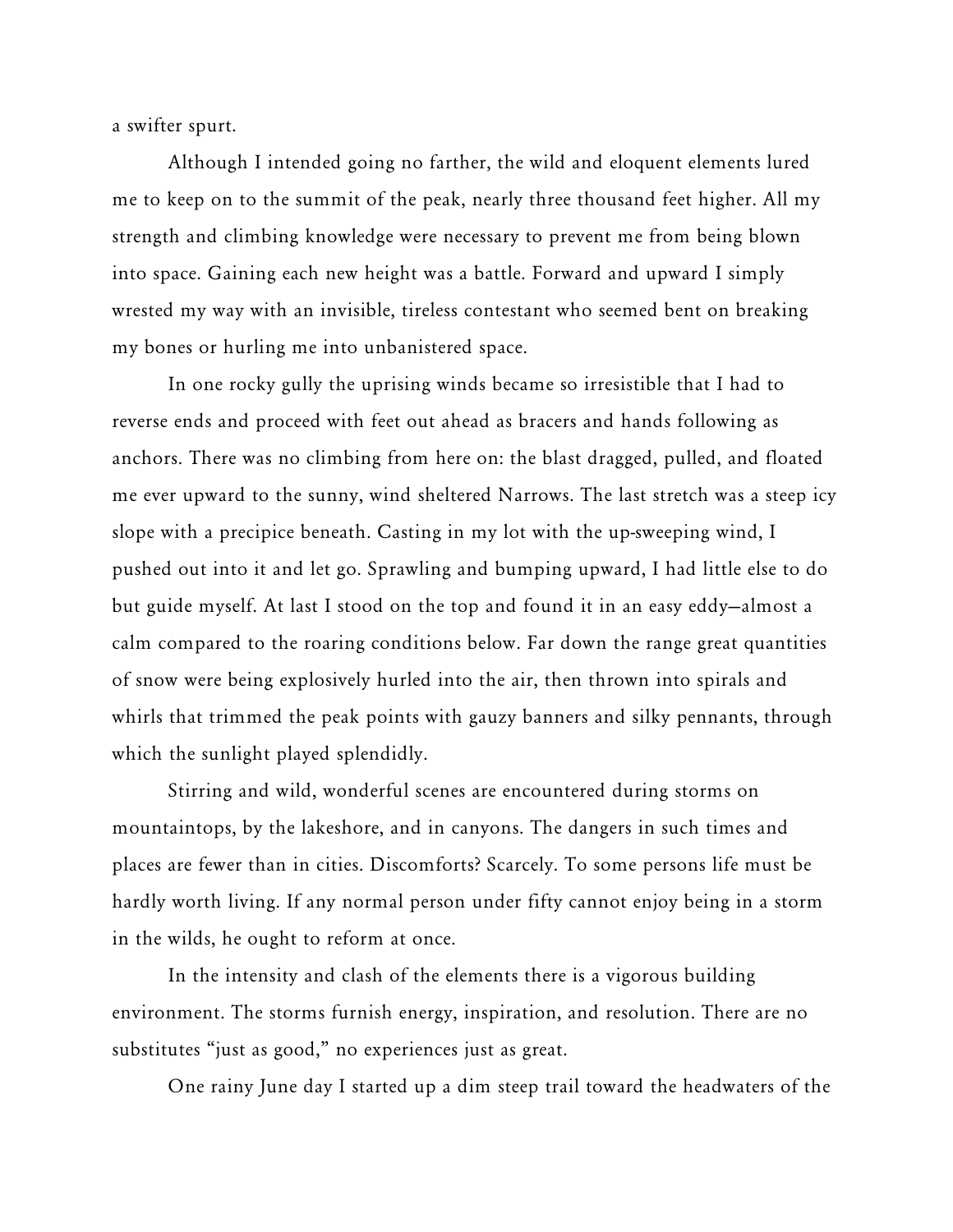river St. Vrain, near timberline in what is now the Rocky Mountain National Park. While enjoying the general downpour and its softened noise through the woods, I was caught in a storm center of wrangling winds and waters, and was almost knocked down. Like a sapling, I bowed streaming in the storm. Later, as I sat on a sodden log, reveling in the elemental moods and sounds, a water ouzel began to sing, but I heard little of his serene optimistic solo above the roar of the wind and stream.

The storm raged louder as I approached timberline. Clouds dragged among the trees. I could see nothing clearly. Every breath was like swallowing a wet sponge. Then a wind surge rent the clouds and let me glimpse the blue sun-filled sky. I climbed an exceptionally tall spruce. A comic Fremont squirrel scolded in rattling, jerky chatter as I rose above the sea of clouds and trees. Astride the slender treetop, I felt that the wind was trying hard to dislodge me, but I held on. The tree quivered and vibrated, shook and danced; we charged, circled, looped, and angled. Nowhere else have I experienced such wild, exhilarating joy. In the midst of this rare delight the clouds rose, the wind calmed, and the rain ceased. Then suddenly a blinding, explosive crash almost threw me from my observatory. Within fifty feet a tall fir was split to the ground. Quickly climbing back to earth, I eagerly examined the effects of the lightning stroke. With one wild blow, in a second or less it had wrecked a century-old tree.

Although I have rarely known lightning to strike the heights, I have frequently experienced peculiar electric shocks from the air. I have never known such electrical storms to prove fatal nor to leave ill effects; and they may be beneficial. The day before the famous Poudre Flood, in May, 1904, I was traveling along the Continental Divide above timberline near Poudre Lakes. While resting I was startled by the pulsating hum, the intermittent buzz-z-z-z and zit-zit and the vigorous hair-pulling of electricity-laden atmosphere.

Presently my right arm was momentarily cramped, and my heart seemed to